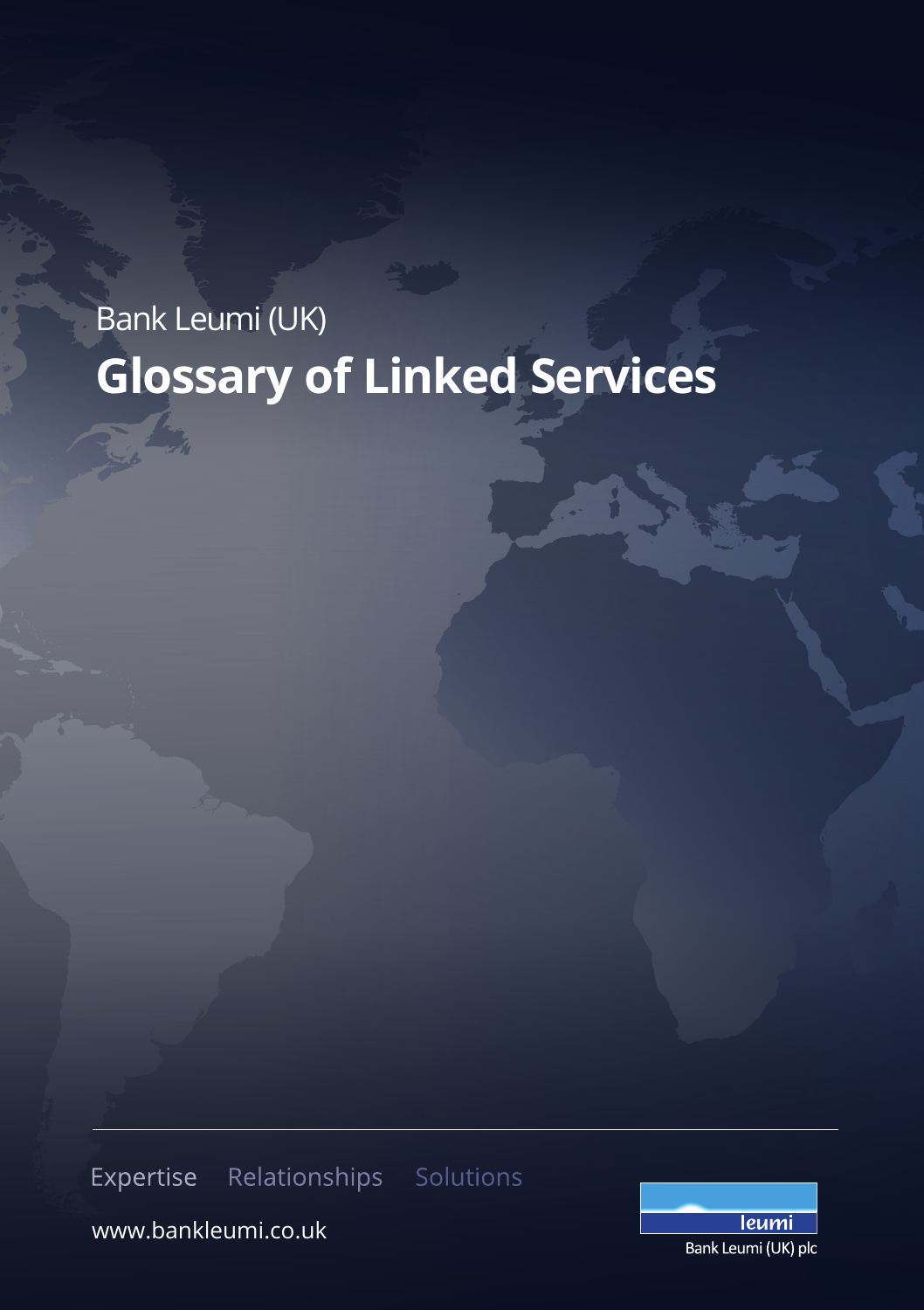**This glossary document sets out certain terms that we use in some of our account documentation when describing the main services linked to the payment accounts that we offer our customers.**

| maintaining the account                                                                                                                        | The account provider operates the account for use by the customer.                                                                                                                                                                                                                                    |
|------------------------------------------------------------------------------------------------------------------------------------------------|-------------------------------------------------------------------------------------------------------------------------------------------------------------------------------------------------------------------------------------------------------------------------------------------------------|
| arranged overdraft                                                                                                                             | The account provider and the customer agree in advance that the<br>customer may borrow money when there is no money left in the account.<br>The agreement determines a maximum amount that can be borrowed,<br>and whether fees and interest will be charged to the customer.                         |
| <b>Unarranged overdraft</b>                                                                                                                    | The customer borrows money where there is no money left in the account<br>(or where the customer has gone past their arranged overdraft limit) and<br>this has not been agreed with the account provider in advance.                                                                                  |
| refusing a payment due to lack<br>of funds<br>(In some of our documentation<br>we refer to this using the term<br>"refused payment fee")       | The account provider refuses a payment from the customer's account<br>because there is not enough money in it (or it would take the customer<br>past their arranged overdraft limit).                                                                                                                 |
| allowing a payment despite lack<br>of funds<br>(In some of our documentation<br>we refer to this using the term<br>"allowed payment fee")      | The account provider allows a payment to be made from the customer's<br>account although there is not enough money in it (or it would take the<br>customer past their arranged overdraft limit).                                                                                                      |
| direct debit                                                                                                                                   | The customer permits someone else (recipient) to instruct the account<br>provider to transfer money from the customer's account to that recipient.<br>The account provider then transfers money to the recipient on a date or<br>dates agreed by the customer and the recipient. The amount may vary. |
| standing order                                                                                                                                 | The account provider makes regular transfers, on the instruction of the<br>customer, of a fixed amount of money from the customer's account to<br>another account.                                                                                                                                    |
| sending money within the UK                                                                                                                    | The account provider transfers money, on the instruction of the customer,<br>from the customer's account to another account in the UK.                                                                                                                                                                |
| sending money outside the UK                                                                                                                   | The account provider transfers money, on the instruction of the customer,<br>from the customer's account to another account outside the UK.                                                                                                                                                           |
| receiving money from outside<br>the UK<br>(In some of our documentation<br>we refer to this using the term<br>"receive money from outside UK") | When money is sent to the customer's account from an account outside<br>the UK.                                                                                                                                                                                                                       |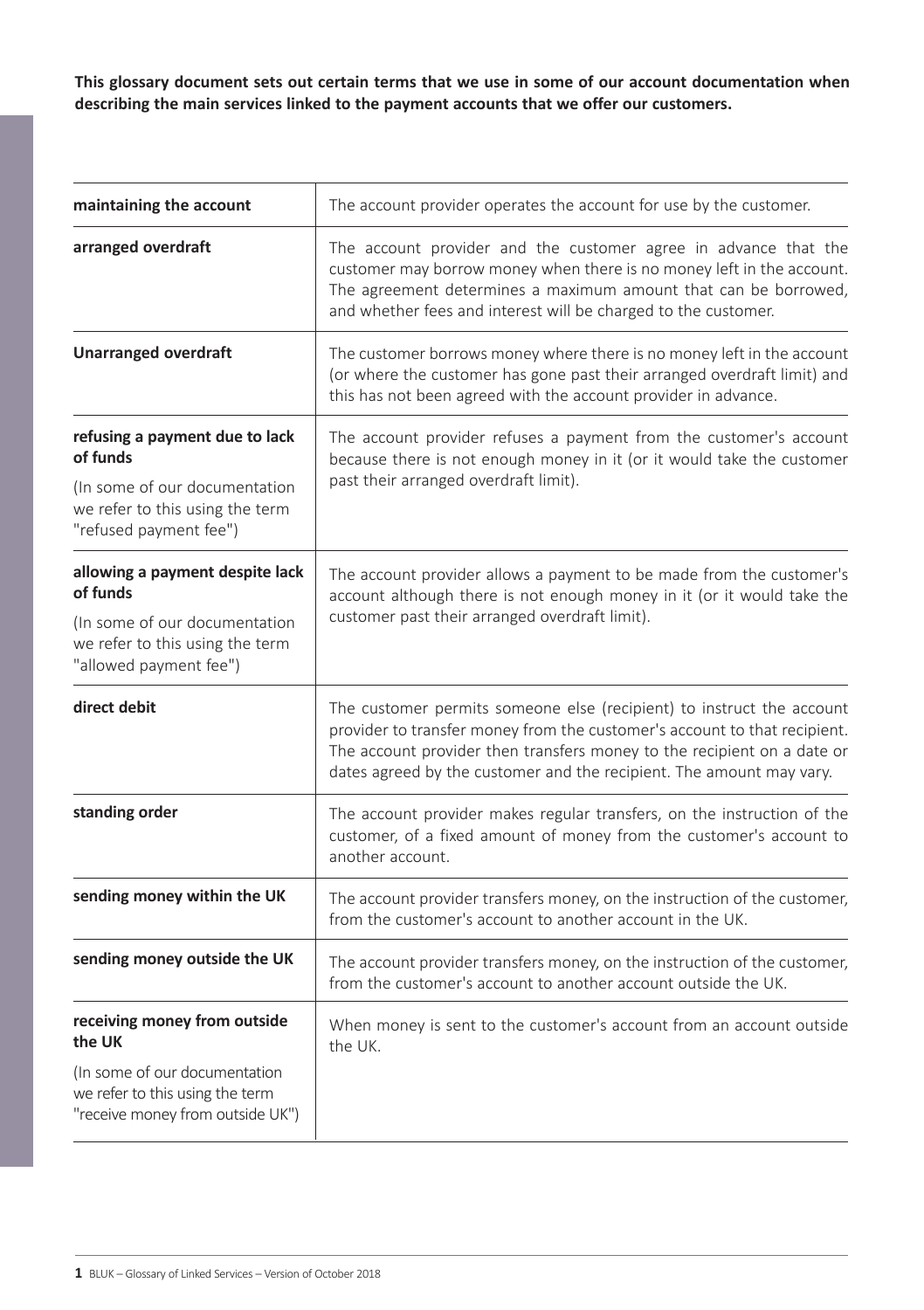| cash withdrawal in pounds<br>in the UK<br>(In some of our documentation<br>we refer to this using the term<br>"pounds cash withdrawal in UK") | The customer takes cash out of the customer's account in pounds at a<br>cash machine, bank or Post Office in the UK.                          |
|-----------------------------------------------------------------------------------------------------------------------------------------------|-----------------------------------------------------------------------------------------------------------------------------------------------|
| cash withdrawal in foreign<br>currency outside the UK                                                                                         | The customer takes cash out of the customer's account in foreign currency<br>at a cash machine or, where available, at a bank outside the UK. |
| (In some of our documentation<br>we refer to this using the term<br>"foreign ccy cash withdrawal")                                            |                                                                                                                                               |
| debit card payment in pounds                                                                                                                  | The customer uses their debit card to make a payment in pounds. This can<br>be in a shop, online or over the phone.                           |
| debit card payment in a<br>foreign currency                                                                                                   | The customer uses their debit card to make a payment in foreign currency.<br>This can be in a shop, online or over the phone.                 |
| (In some of our documentation<br>we refer to this using the term                                                                              |                                                                                                                                               |
| "card payment in foreign ccy)                                                                                                                 |                                                                                                                                               |